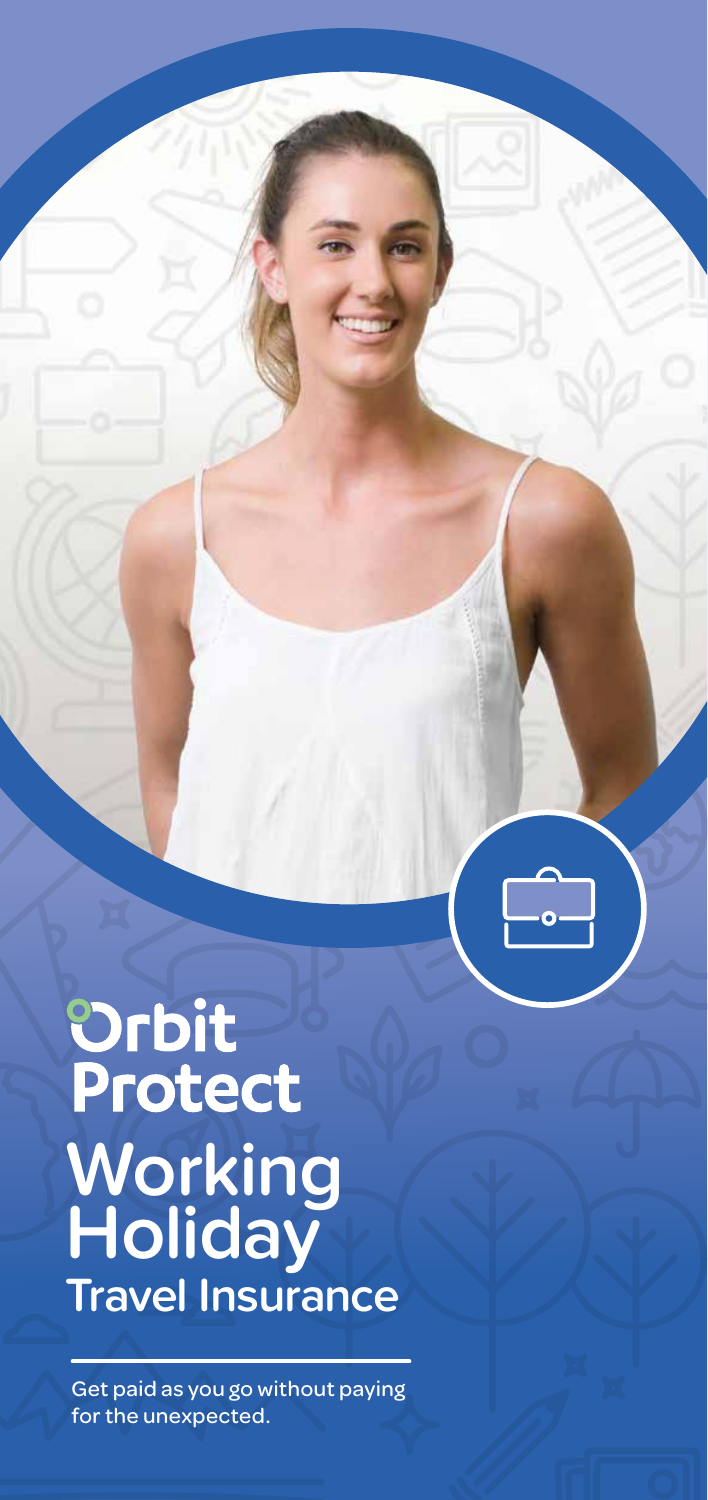

# **Superb coverage and exceptional value insurance for working holiday makers**

# **Thinking of taking a working holiday in New Zealand?**

Fantastic! You should also be thinking of buying Working Holiday Insurance to protect you when things go wrong.

OrbitProtect has put a lot of thought into making the Working Holiday plan affordable for you. To make the insurance as affordable as possible, we pack our plans with the essentials and leave out the 'fillers' you don't need. We know the difference because we're a New Zealand company specialising in insurance for New Zealand conditions.

The OrbitProtect Lite Working Holiday plan is especially designed for Working Holiday visa holders in New Zealand only.

If you intend to travel from New Zealand to countries in the South West Pacific, we provide great coverage for up to 31 days to places like Australia, Fiji and New Caledonia.

Our plan is underwritten by one of New Zealand's largest insurers, **NZI, a business division of IAG New Zealand Limited.** 

#### **Medical care**

If you unexpectedly become ill, or suffer an accident or injury, you won't have to worry about paying for your medical care. We will pay for your doctor, hospital and day care treatment costs, which exceed the excesses that apply.

### **Medical evacuation**

In serious circumstances, as a result of injury or illness, you may need to be returned to your country of origin. At such a stressful time we will help you by taking care of the costly expenses involved, allowing you to totally focus on the most important matter – your recovery.

#### **Property**

Our Working Holiday plan does not provide automatic property cover. However, there are two options where you may be able to choose to insure your belongings. You may choose to specify individual items you want to insure or to insure your general baggage and personal effects (additional premium apply under these options).

**IMPORTANT** Please read the Benefits Summary on this brochure and visit www.orbitprotect.com for all terms, conditions, exclusions and excesses that apply to these insurance plans.

#### **Pre-existing medical conditions**

You are NOT automatically covered for pre-existing medical conditions. However, cover can be arranged in certain circumstances for a small processing fee of NZ\$40. Should we agree to provide cover for your pre-existing medical conditions, additional premium over and above the base premium will be charged.

#### **Special medical benefit!**

There are advantages in continuing unbroken cover with us. Please contact us for more information.

#### **The excess that applies to each claim...**

NZ\$50 on all accidental injury claims and NZ\$100 on all other claims.

# **Online claims submission**

**For a quick outcome, submit your claim online!** 

**At www.orbitprotect.com, click on the link to our online claims system. You only need to register once. After which, you simply have to log in anytime you need to make a claim.**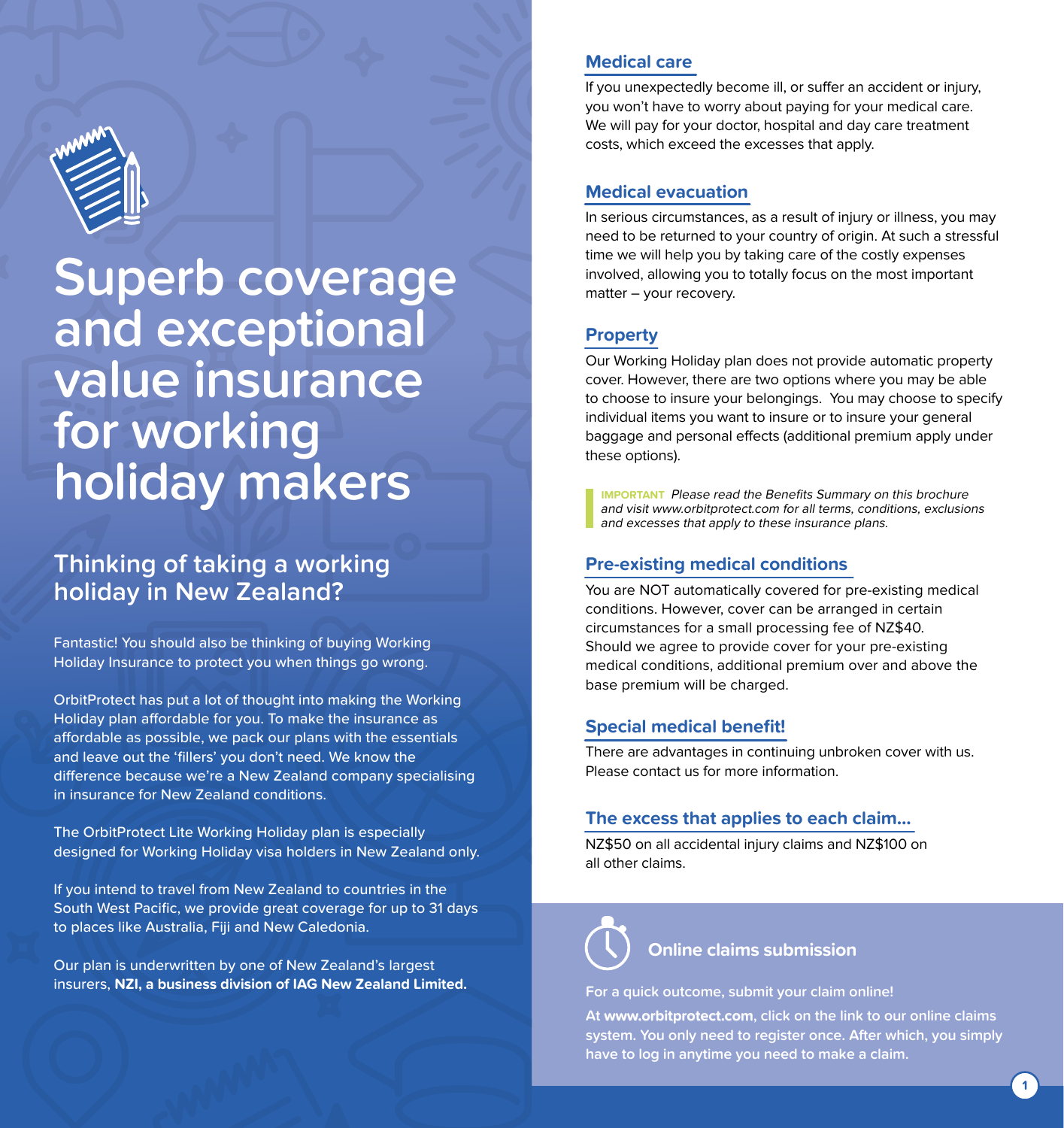### **Benefits summary**

You are covered in New Zealand, but where else does cover apply?

| If you travel from                                     | then you are covered for a<br>maximum of           |
|--------------------------------------------------------|----------------------------------------------------|
| Your country of origin to<br>New Zealand and return    | 9 days for any one trip                            |
| New Zealand to Australia and the<br>South West Pacific | 31 days in total during the<br>period of insurance |

**Cover benefits Cover limits (NZ\$)**

| <b>Medical Expenses</b>                                                                                |                                                                                                     |  |
|--------------------------------------------------------------------------------------------------------|-----------------------------------------------------------------------------------------------------|--|
| <b>Medical expenses</b><br>Ð                                                                           | \$250,000                                                                                           |  |
| Evacuation/return to country of origin if<br>$\mathbf{2}$<br>you become disabled                       | Reasonable costs                                                                                    |  |
| Other persons' travel and<br>3<br>accommodation costs to travel<br>to be with you                      | Up to \$100,000<br>A daily accommodation<br>limit in NZ of \$250 to a<br>maximum of \$5,000 applies |  |
| 4 Funeral and cremation, or returning<br>remains to your country of origin                             | Up to \$100,000                                                                                     |  |
| Accidental death<br>5                                                                                  | Up to \$25,000<br>(\$10,000 if under 16 years)                                                      |  |
| <b>Disrupted travel cover</b>                                                                          |                                                                                                     |  |
| Additional travel and accommodation<br>costs if travel plans are disrupted by strikes,<br>weather, etc | Up to \$10,000                                                                                      |  |

#### **Loss of deposits**

Cancellation of travel arrangements Up to \$50,000

**Personal Liability**

Legal liability for accidental death or injury or Legal liability for accidental death of figury or Up to \$100,000 property damage

#### **Optional Cover – Add Property Cover to this plan!**

This option covers luggage and personal effects for their replacement cost. Clothing and footwear that are more than 12 months old are settled on a depreciated basis ("new cost with a deduction for wear")

Up to NZ\$5,000. Maximum cover on any item, pairs or sets of items is NZ\$1,000 Additional premium applies

NZI, a business division of IAG New Zealand Limited received a Standard & Poor's (Australia) Pty Ltd financial strength rating of AA-.

AAA = Extremely Strong AA = Very Strong A = Strong<br>BBB = Good BB = Marginal B = Weak example BB = Marginal BB = Weak<br>CCC = Very Weak CC = Extremely Weak SD = Selective Default CCC = Very Weak CC = Extremely Weak<br>D = Default R = Regulatory Superv

 $R$  = Regulatory Supervision NR = Not Rated

Plus (+) or minus (-) signs following ratings from AA to CCC show relative standing within the major rating categories.



# **IMPORTANT INFORMATION you need to know**

- This plan provides a good level of cover but consider our Experience New Zealand plan for more day to day cover and other features.
- The information contained in this brochure is brief and is subject to change. Please refer to the OrbitProtect wordings for all terms and conditions.
- We only provide cover for unexpected costs. It is your responsibility to pay for medical check ups and treatment for the maintenance of your physical and dental health.
- Dental treatment is not covered by this plan.
- We will not provide cover if you travel against medical advice.
- For those who have taken the property option, you must report any loss or theft to the police or authorities within 24 hours and obtain a written report. We do not provide cover for property claims if you leave your property unattended in a public place or in an unsecured location.
- Cover will not be provided if alcohol, drugs or illegal activities are involved in any event that causes you any injury or loss.
- If you want to make a claim for an injury that occurred in New Zealand, you must first make a claim to the New Zealand Accident Compensation Corporation (ACC).
- Cover will not be provided if you are injured whilst undertaking manual work, unless we have agreed to cover your work in writing. You do not need to obtain our agreement to the following work categories as they are automatically covered:
	- Retail
	- Accommodation
	- Pubs, taverns and bars
	- Cafes, restaurants
	- Horticulture
- The personal liability cover in this plan excludes liability resulting from the use or control of any mechanical vehicle.
- Travel insurance is not the same as New Zealand health insurance. We encourage you to discuss the differences with us prior to purchasing cover.



**Working holiday plan does not provide automatic property cover.**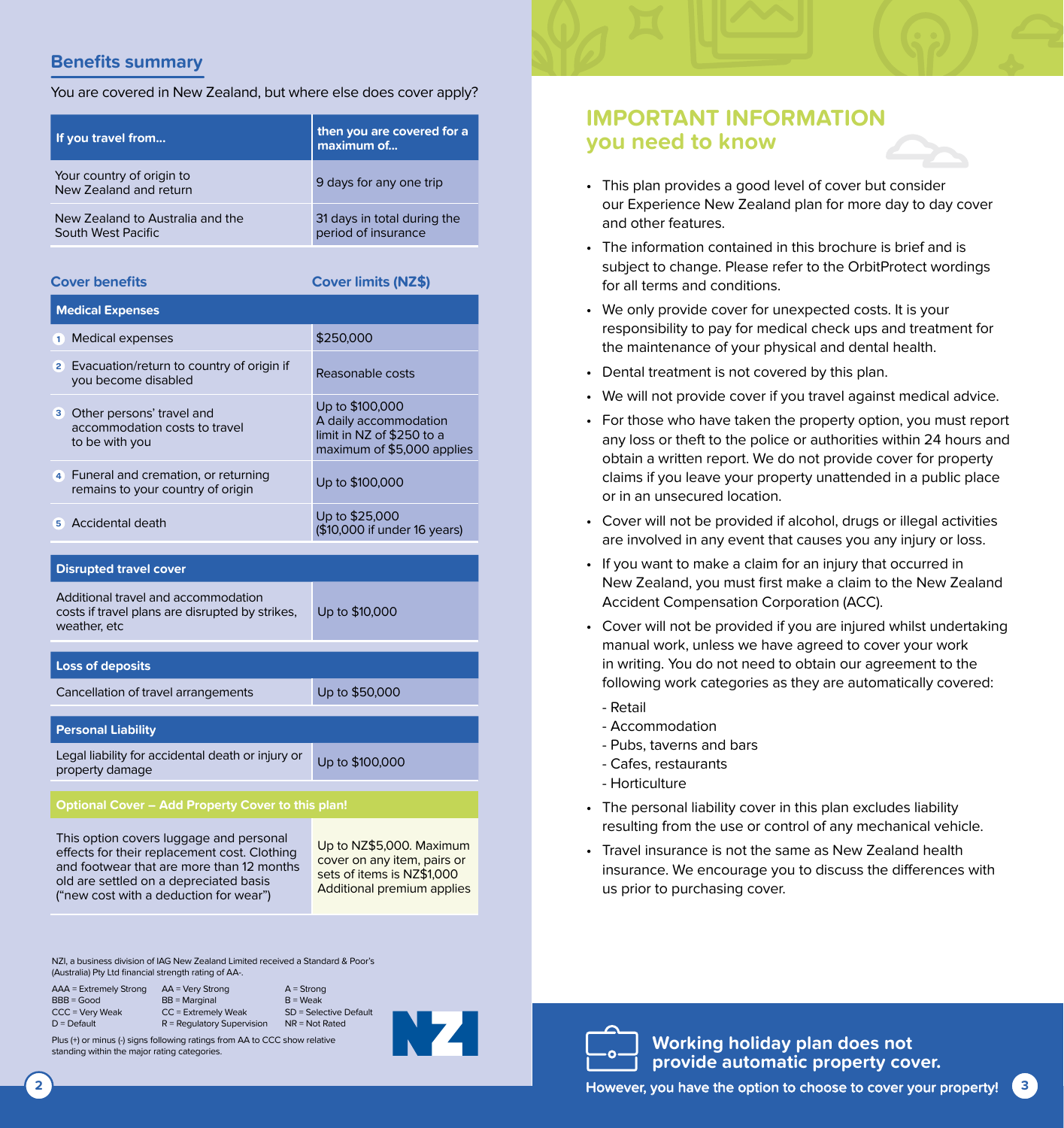# **Our competitive premiums (NZ\$)**

| <b>Period of cover</b> | Premium |
|------------------------|---------|
| 8 days                 | \$39    |
| 15 days                | \$45    |
| 1 month                | \$60    |
| 2 months               | \$86    |
| 3 months               | \$110   |
| 4 months               | \$135   |
| 5 months               | \$158   |
| 6 months               | \$170   |
| 7 months               | \$189   |
| 8 months               | \$209   |
| 9 months               | \$228   |
| 10 months              | \$246   |
| 11 months              | \$266   |
| 12 months              | \$285   |

# **Options**

#### **The plan excludes property, but you can...**

include baggage and personal effects cover up to a value of NZ\$1,000 per item (to a maximum total amount of NZ\$5,000) by adding 15% to the premium.

#### **High value items can always be added to the plan...**

by paying an additional premium on the item at a rate of 2%. Example: A NZ\$5,000 item x .020 = NZ\$100 premium. (The maximum amount of NZ\$10,000 per item).

Refer to the policy wording at www.orbitprotect.com for all terms, conditions, exclusions and excesses that apply to this plan.

### **How do you apply for cover?**

To apply for cover, you can either:

- Contact your agent
- Visit us at www.orbitprotect.com, or
- Telephone us on 0800 478 833 (within New Zealand) or +64 3 434 8151 (reverse charge outside of New Zealand)



# **OrbitProtect Worldwide Assistance**



**If you are covered by one of our insurance plans and the unexpected occurs, you can phone us on:** 

**0800 478 833 within New Zealand or +64 3 434 8151 (reverse charge) anywhere else in the world for advice when you need it.**

**We are always just a phone call away, 24 hours a day, 7 days a week.**